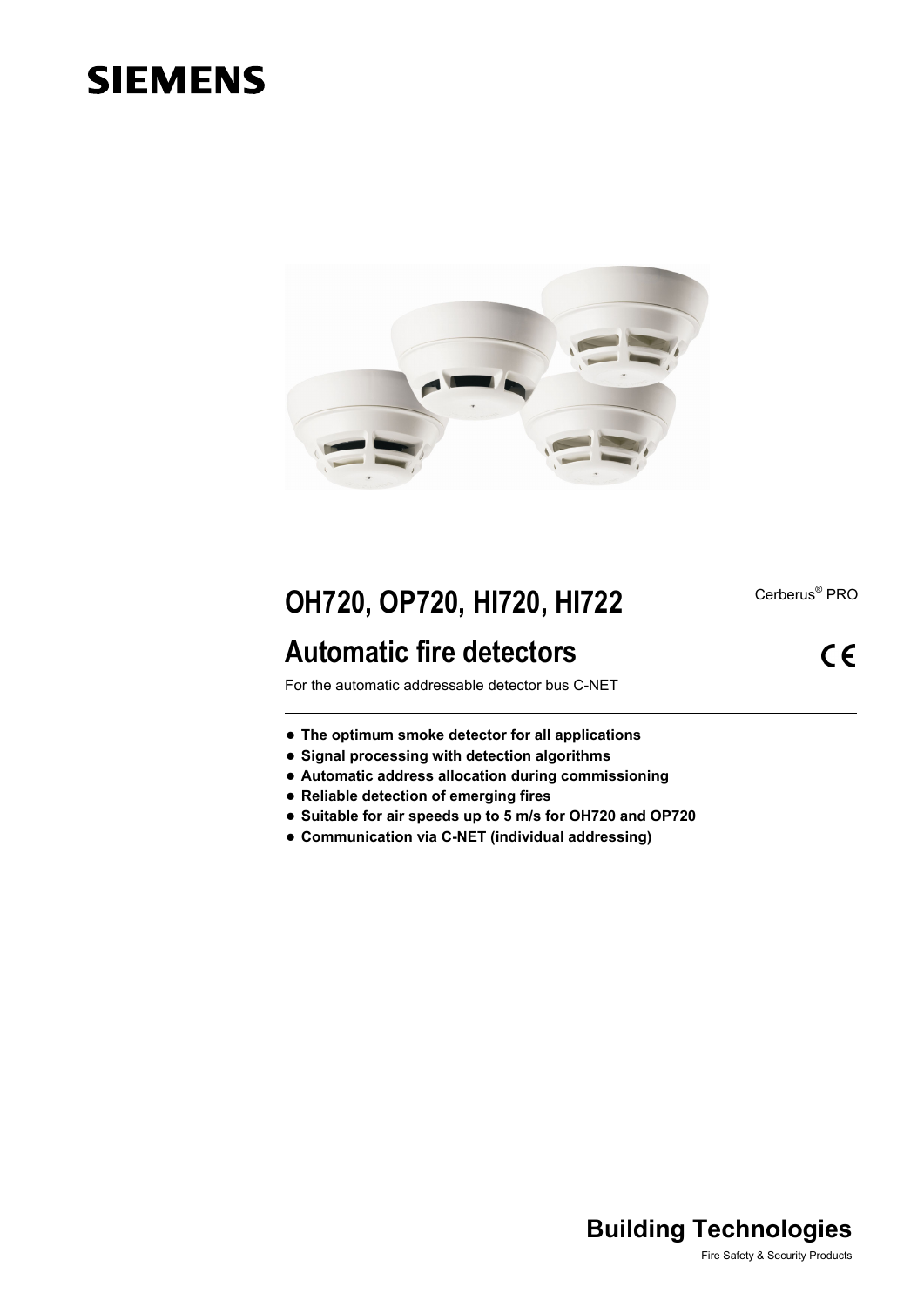#### **Environmental**

- ecologically processing
- recyclable materials
- electronic and synthetic material simply separable

### **Characteristics**

- resistant to environment and interference factors such as dust, fibers, insects, humidity, extreme temperatures, electro-magnetic interference, corrosive vapors, vibration
- insensitive to impact, tamper protection
- protected electronics, high-quality components
- integrated short-circuit isolator, which locate the defective part on the detector bus of the control unit and insulates between 2 detectors
- built-in alarm indicator (AI), visible at 360°
- up to 2 external alarm indicators of type FDAI91/FDAI92/FDAI93 connectable per detector
- signal processing with detection algorithms
- automatic address allocation during commissioning
- the same detector base type can be used for each detector type, for surface and recess supply wiring
- **Optional accessories**
- Detector locking device LP720 as [protection](http://dict.leo.org/ende?lp=ende&p=smQyk.&search=protection) [against](http://dict.leo.org/ende?lp=ende&p=smQyk.&search=against) [theft](http://dict.leo.org/ende?lp=ende&p=smQyk.&search=theft)
- Designation plate FDBZ291
- Detector base seal RS720 for higher protection category
- Micro terminal DBZ1190-AA (0.28 ... 0.5 mm<sup>2</sup>)
- Connection terminal DBZ1190-AB (1.0 ... 2.5 mm<sup>2</sup>)
- Sounder base DBS720

### **OH720 Multi-sensor smoke detector**



## **Multi-sensor smoke detector consist of:**

- Detector
- Dust cap to cover the detector for protection against dust during construction work

#### **Function**

- works according to the scattered light principle with one sensor, optical forward scattering
- Opto-electronic sampling chamber holds off disturbing extraneous light but optimally detects smoke particles
- an additional heat sensor increases the fire detector's immunity to deceptive phenomena
- selectable detection behavior by different parameter sets
- immunity against transient false alarm causes

#### **Application**

- for the detection of flaming fires caused by the combustion of liquid and solid matters, as well as smoldering fires
- for reliable fire detection in environments with deceptive phenomena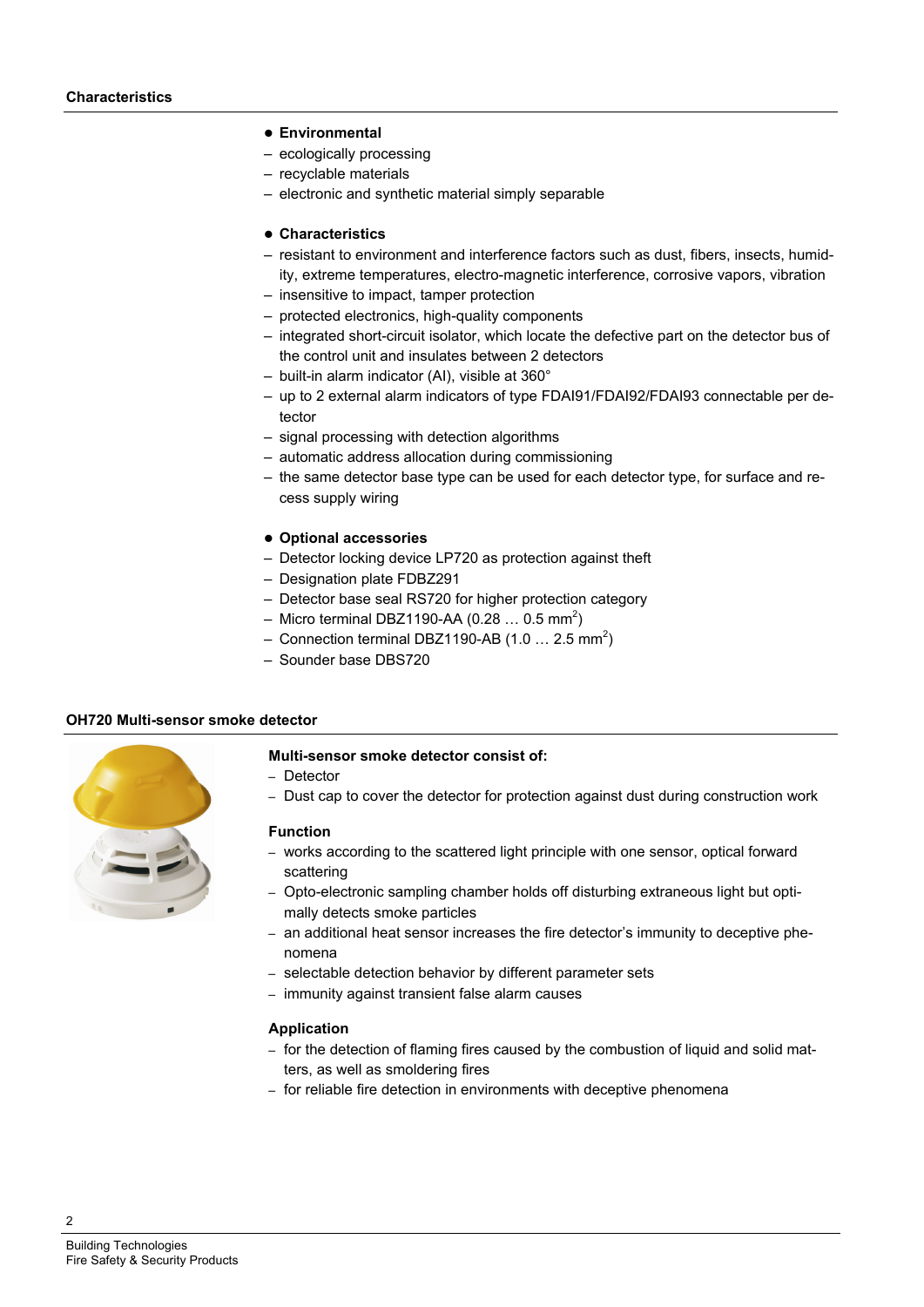## **OP720 Smoke detector**



#### **Smoke detector consist of:**

- Detector
- Dust cap to cover the detector for protection against dust during construction work

#### **Function**

- works according to the scattered light principle with one sensor, optical forward scattering
- Opto-electronic sampling chamber holds off disturbing extraneous light but optimally detects smoke particles
- selectable detection behavior by different parameter sets

#### **Application**

– for the detection of smoke-generating flaming and smoldering fires

#### **HI720 Heat detector (static+RoR)**



#### **Heat detector consist of:**

- Detector
- Dust cap to cover the detector for protection against dust during construction work

#### **Function**

- equipped with one heat sensor
- for high requirements
- certain response behavior with slow and fast temperature increases, also by depth temperature
- selectable detection behavior by different parameter sets

#### **Application**

- suitable in areas in which occur different environment temperatures
- where high dust or dirt developments or large humidity which can the impact of conventional alarm units to impair

#### **HI722 Heat detector (static)**



#### **Heat detector consist of:**

- Detector
- Dust cap to cover the detector for protection against dust during construction work

#### **Function**

- equipped with one heat sensor
- measures the ambient temperature, when the maximum temperature is exceeded the detector sends a danger signal to the fire control panel

#### **Application**

- suitable in areas, in which temporary high variations in temperature arise
- where high dirt and heat fluctuation which can the impact of conventional alarm units to impair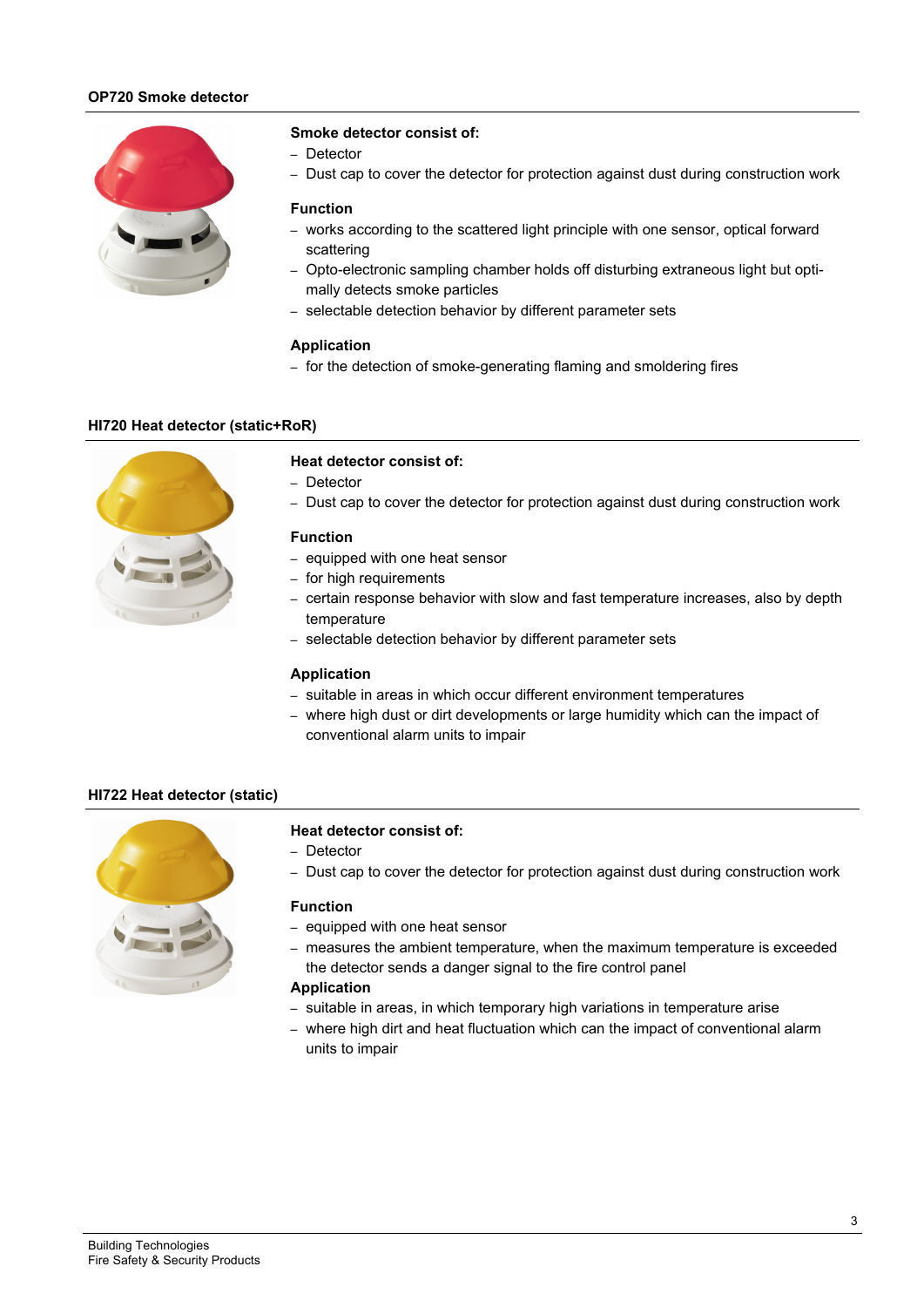#### **Detector bases DB721**



#### **Function**

– Universal base for all point detectors of the series Cerberus PRO FD720

#### **Application**

- for recess supply wiring
- for surface supply wiring, cable diameter up to 8 mm

By using a detector base with loop contact (DB721) the detector line is not interrupted even if no point detector is mounted.

## **Installation**

#### **Simple installation**

- Universal base with
	- 2 break outs on the side for surface supply wiring at max. Ø8 mm
	- extra large rear opening for easy recess supply wiring
- extra-large mounting slots facilitate a re-use of existing drill holes resulting from other systems
- connecting terminals for cable diameter at 1.6  $mm<sup>2</sup>$
- place for auxiliary terminals 2x DBZ1190-AA and 2x DBZ1190-AB
- detector can be easily turned into the base by hand, or with the detector exchanger DX791



Connecting terminals detector line and ext. AI Mounting slots min. 40 mm up to max. 90 mm

– alarm indicator (AI) centered in the detector; no alignment required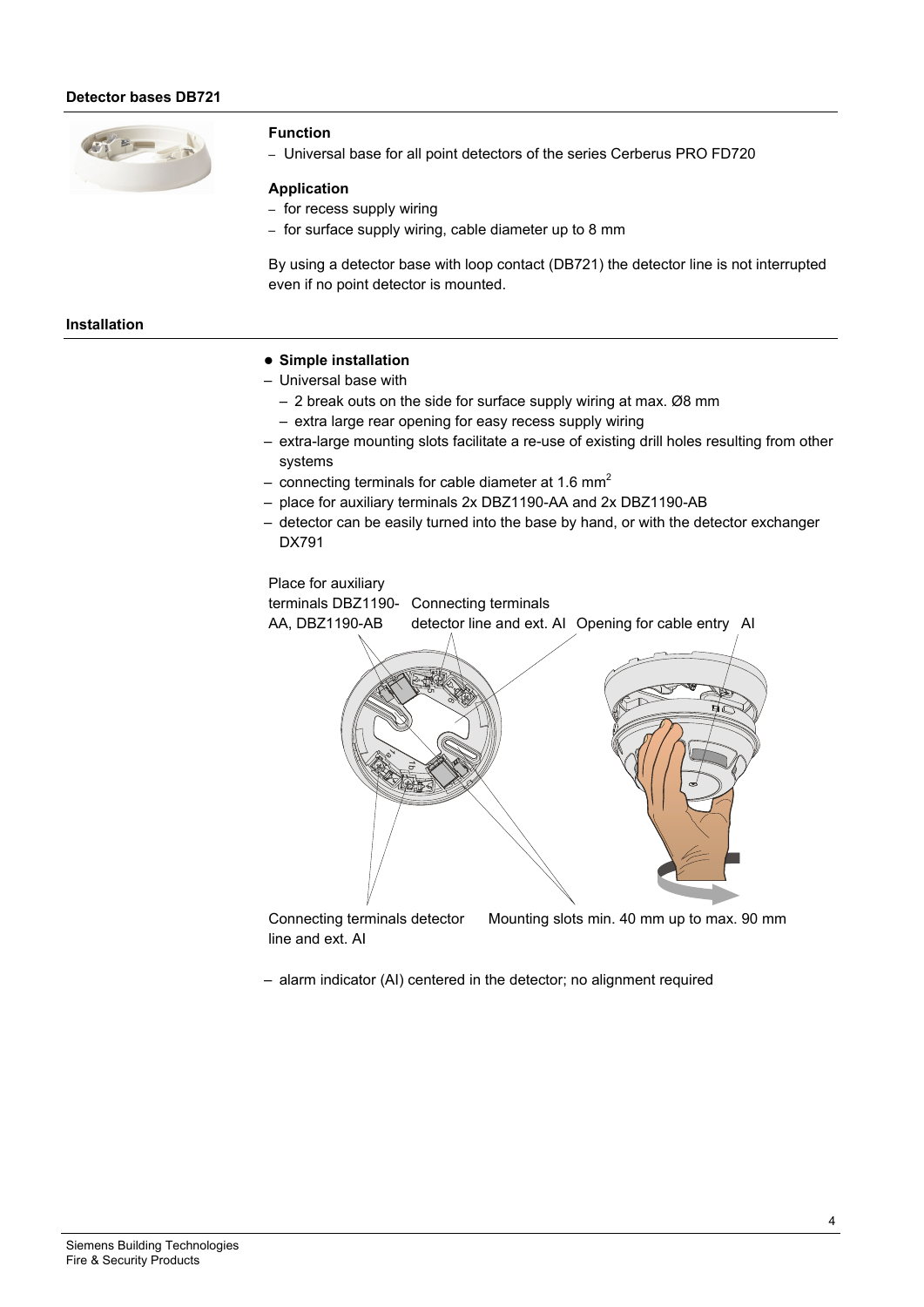## **LP720 Detector locking device**



## **FDBZ291 Designation plate**



- to identify the location address
- application without detector base seal RS720 only



## **RS720 Detector base seal**

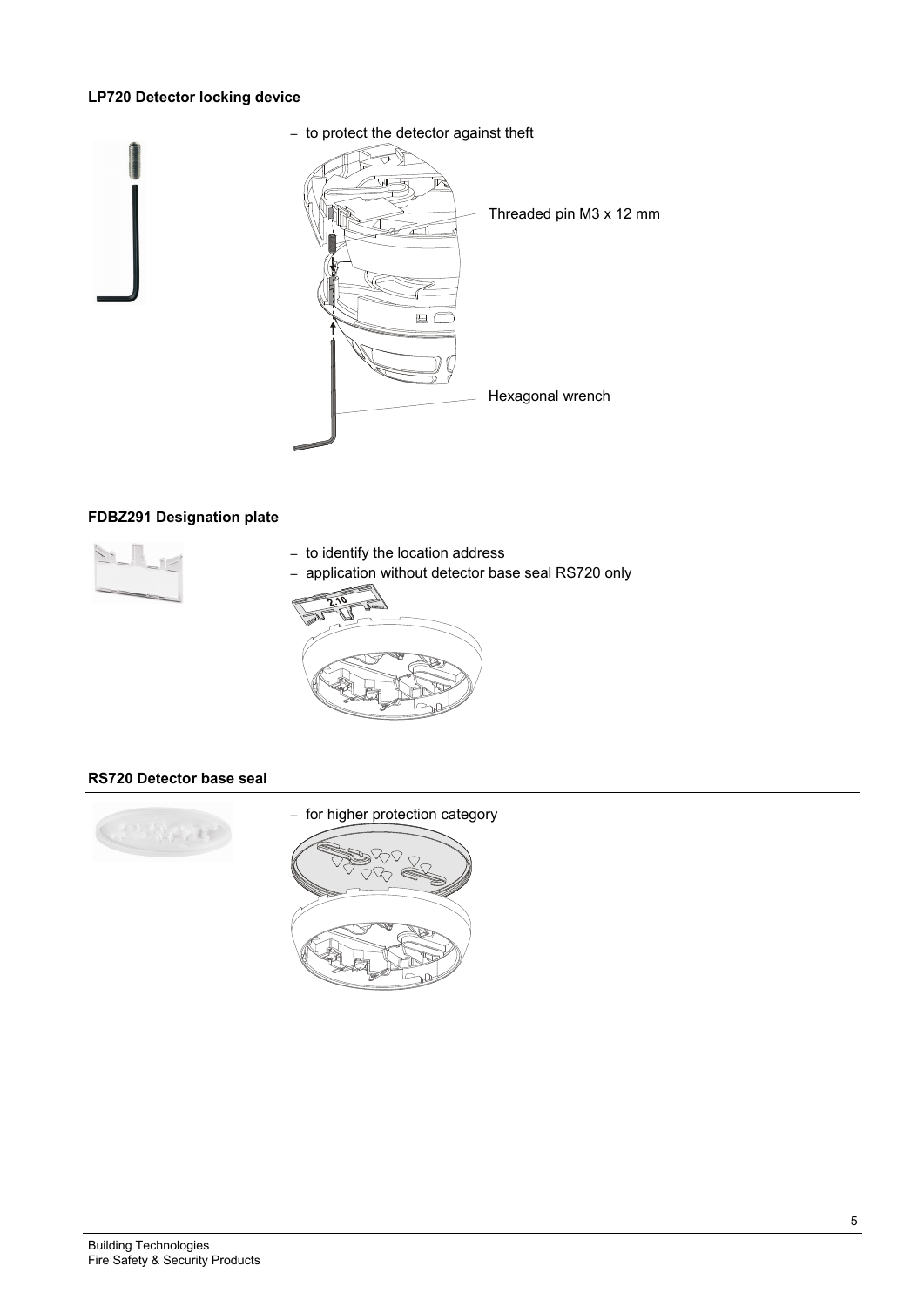## **DBZ1190-AA Micro terminal, DBZ1190-AB Connection terminal**



- for conductors of max.  $0.5$  mm<sup>2</sup>
- for conductors of max. 2.5  $mm<sup>2</sup>$
- support point for T-branching connection, extern alarm indicators (AI) or cable shielding
- place for max. 2 additional terminals each



#### **DBS720 Sounder base**



- the addressable sounder base is used for acoustic alarming
- applicable with all point detectors of the series Cerberus PRO FD720
- → Description see data sheet A6V10203095



#### **Dimensions of detector with base**

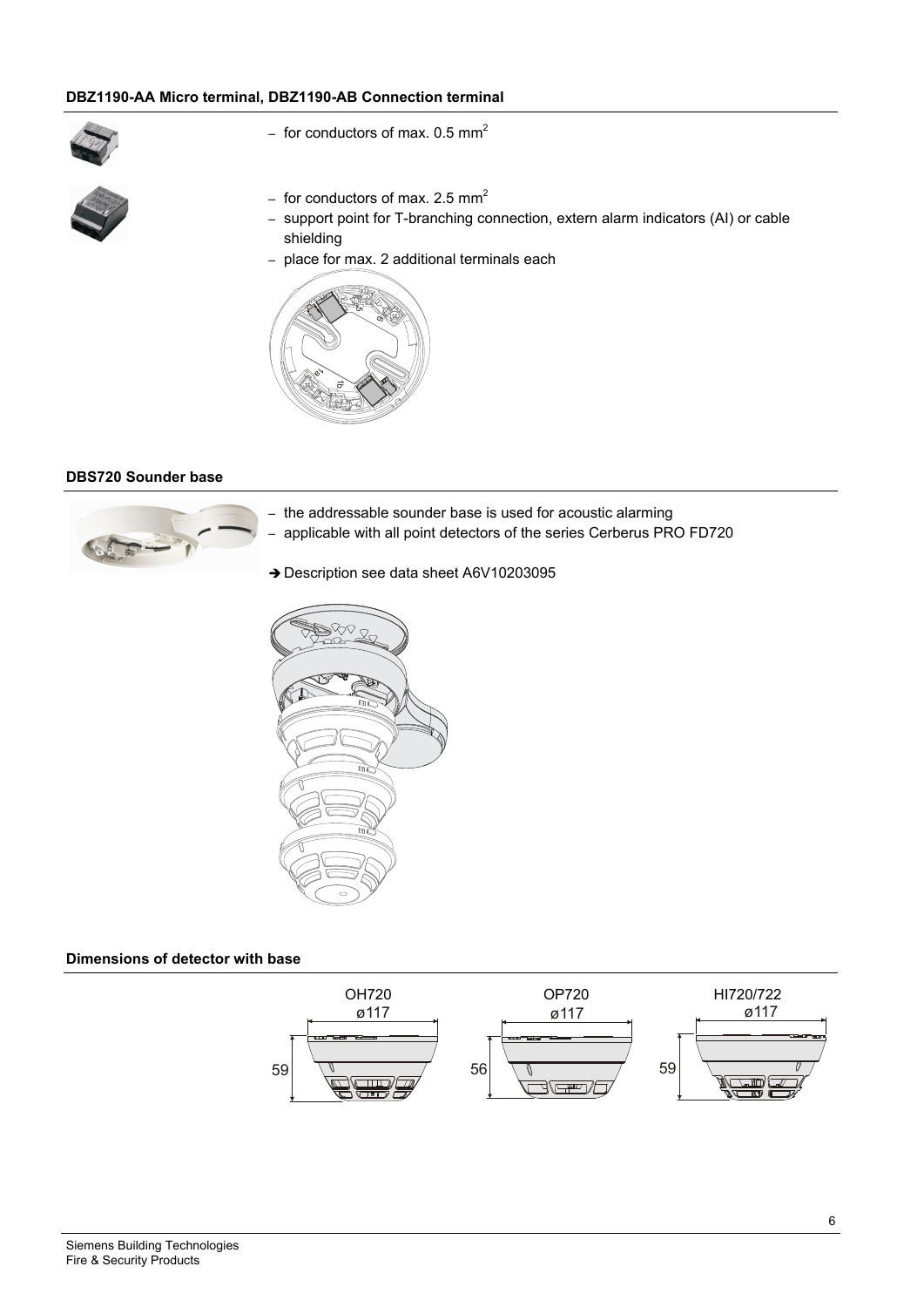## **Technical data**

| <b>OH720</b>                               | OP720                  | HI720 / HI722          |  |
|--------------------------------------------|------------------------|------------------------|--|
| DC 12  33 V                                | DC 12  33 V            | DC 12  33 V            |  |
| $\sim$ 230 µA                              | $\sim$ 220 µA          | $\sim$ 200 µA          |  |
| $\overline{2}$                             | 2                      | 2                      |  |
|                                            |                        |                        |  |
| $-10+50$ °C                                | $-10+50$ °C            | $-10+50$ °C            |  |
| $-30+70$ °C                                | $-30+70$ °C            | $-30+70$ °C            |  |
| $\leq$ 95 % rel.                           | ≤95 % rel.             | ≤95 % rel.             |  |
|                                            |                        |                        |  |
| C-NET                                      | C-NET                  | C-NET                  |  |
| white, ~RAL 9010                           | white, $\sim$ RAL 9010 | white, $\sim$ RAL 9010 |  |
| IP40                                       | <b>IP40</b>            | IP40                   |  |
| IP42                                       | IP42                   | IP42                   |  |
| CEA4021, EN 54-7,                          | EN 54-7, EN 54-17      | EN 54-5, EN 54-17      |  |
| EN 54-17                                   |                        |                        |  |
|                                            |                        |                        |  |
| G209064                                    | G209068                | G209065/G209146        |  |
| 531d/01                                    | 531e/01                | 531f/01 / 531f/02      |  |
| 3038424                                    | 3038424                | 3037921                |  |
| max. 5 m/s                                 | max. 5 m/s             |                        |  |
| <b>FS720</b><br>System compatibility C-NET |                        |                        |  |
| Siemens Standard SN 36350                  |                        |                        |  |
|                                            |                        |                        |  |

**OH720 OP720 HI720 HI722**  $CE_{0786}$  $CE_{0786}$  $CE_{0786}$  $CE_{0786}$ Siemens Schweiz AG, CH-6301 Zug<br>Date: see manufacturing date on the product<br>0786-CPD-20713 Siemens Schweiz AG, CH-6301 Zug<br>Date: see manufacturing date on the product<br>0786-CPD-20711 Siemens Schweiz AG, CH-6301 Zug<br>Date: see manufacturing date on the product<br>0786-CPD-20712 Siemens Schweiz AG, CH-<br>
Date: see manufacturing date on the product<br>
0786-CPD-20793 0786-CPD-20711<br>
EN54-7, EN54-17<br>
Point multi-sensor smoke detector; Safety<br>
in case of fire<br>
OH720<br>
Technical data see Doc. A6V10212047 0786-CPD-20713<br>EN54-7, EN54-17<br>Point smoke detector; Safety in case of fire<br>OP720<br>Technical data see Doc. A6V10212047 EN54-17 EN54-17 EN54-17<br>EN54-5, classes A2R, A2S<br>Point heat detector; Safety in case of fire<br>HI720 EN54-17<br>EN54-5, classe A2S<br>Point hat detector; Safety in case of fire<br>HI722 Technical data see Doc. A6V10212047 Technical data see Doc. A6V10212047